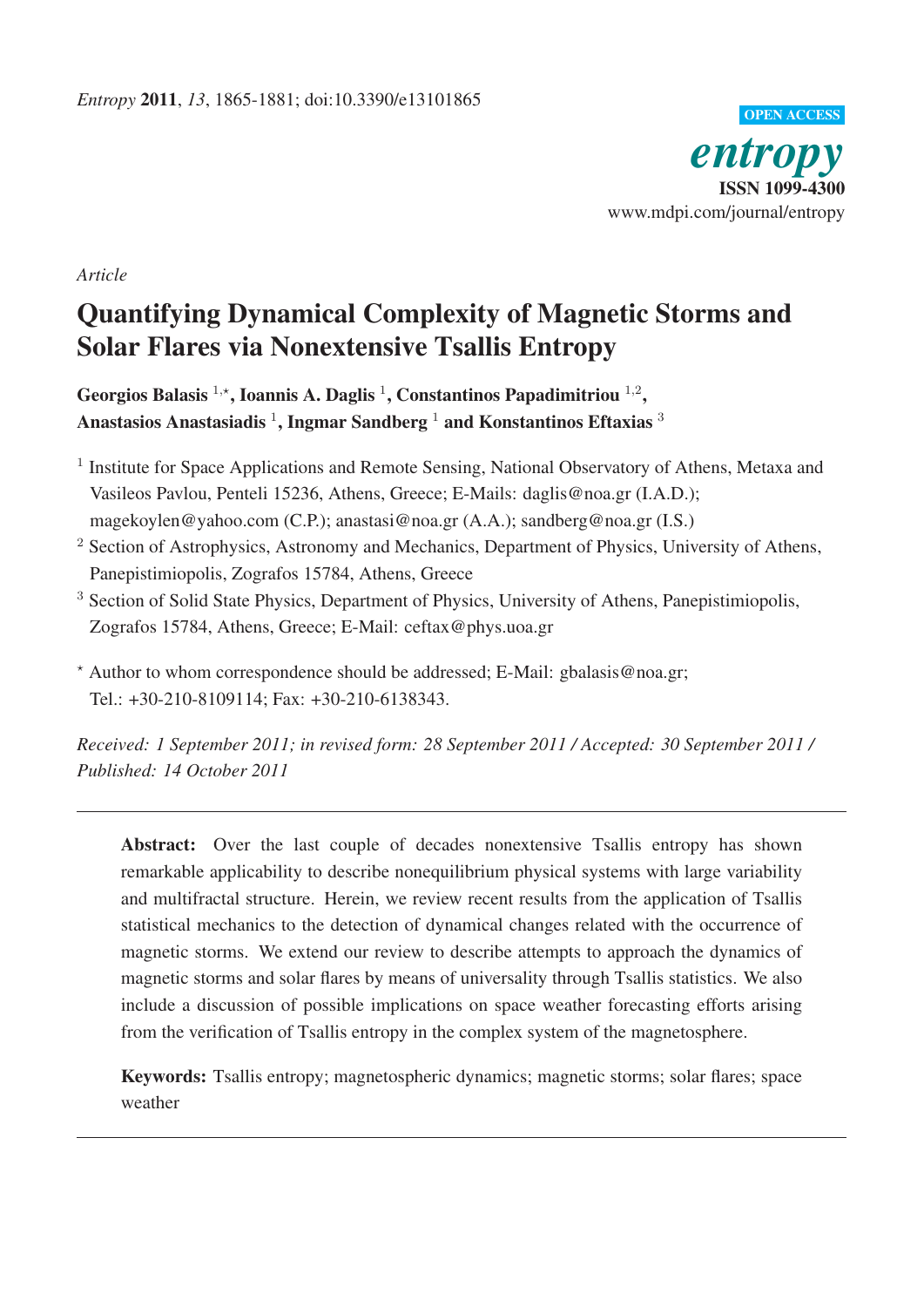## 1. Introduction

Nonextensive statistical mechanics through Tsallis entropy provides a solid theoretical basis for describing and analyzing complex systems out of equilibrium, systems exhibiting long-range correlations, memory, or fractal properties [1–3]. Nowadays, mounting evidence of experimental, observational and computational verifications and applications of the Nonextensive Statistical Mechanics and Thermodynamics [4] as well as theoretical verifications and applications of the theory [5] exist. The reader is referred to [6] for a complete list of publications (∼3500) related to the topic. Among the works listed there are papers on the heliosphere [7,8], solar wind [9,10] and magnetospheric dynamics [11–14].

For instance, Leubner and Vörös [9,10] approached solar wind turbulence and intermittency based on nonextensive Tsallis entropy concepts. The nonextensive approach assured for experimental studies of solar wind intermittency independence from influence of a priori model assumptions [9,10]. It was argued that the intermittency of the turbulent fluctuations should be related physically to the nonextensive character of the interplanetary medium counting for nonlocal interactions via the entropy generalization [9,10]. Moreover, the nonextensive Tsallis entropy has been recently introduced [11–14] as an appropriate information measure to investigate dynamical complexity in the magnetosphere. The method has been employed for analyzing  $D_{st}$  time series and gave promising results, detecting the complexity dissimilarity among different physiological and pathological magnetospheric states (*i.e.*, pre-storm activity and intense magnetic storms, respectively).

The hourly Disturbance storm-time  $(D_{st})$  geomagnetic activity index is computed from an average over 4 mid-latitude magnetic observatories [15], and hence serves as a proxy for the magnetospheric ring current, and thus magnetic storm occurrence. Magnetic storms are the most prominent global phenomenon of geospace dynamics, interlinking the solar wind, magnetosphere, ionosphere, atmosphere and occasionally the Earth's surface [16–18]. Magnetic storms occur when the accumulated input power from the solar wind exceeds a certain threshold.

Herein, we consider one year of  $D_{st}$  data (2001) including two intense magnetic storms, which occurred on 31 March 2001 and 6 November 2001 with minimum  $D_{st}$  values  $-387$  nT and  $-292$  nT respectively, as well as a number of weaker events (e.g., May and August 2001 with  $D_{st} \sim -100$  nT in both cases). We employ the time-dependent Tsallis entropy as a measure of dynamical complexity in  $D_{st}$  time series, thus quantifying the degree of predictability in magnetospheric evolution. Our analysis reveals that Tsallis entropy detects the pattern of alterations in  $D_{st}$  time series prior to the intense storm events and is able to discriminate between the different states of the magnetosphere.

#### 2. Principles of Tsallis Entropy

The term "entropy" is used in both physics and information theory to describe the amount of uncertainty or information inherent in an object or system. Clausius introduced the notion of entropy into thermodynamics in order to explain the irreversibility of certain physical processes in thermodynamics. In statistical thermodynamics the most general formula for the thermodynamic entropy  $S$  of a thermodynamic system is the Boltzmann-Gibbs-Shannon entropy,

$$
S_{BGS} = -k \sum p_i \ln p_i \tag{1}
$$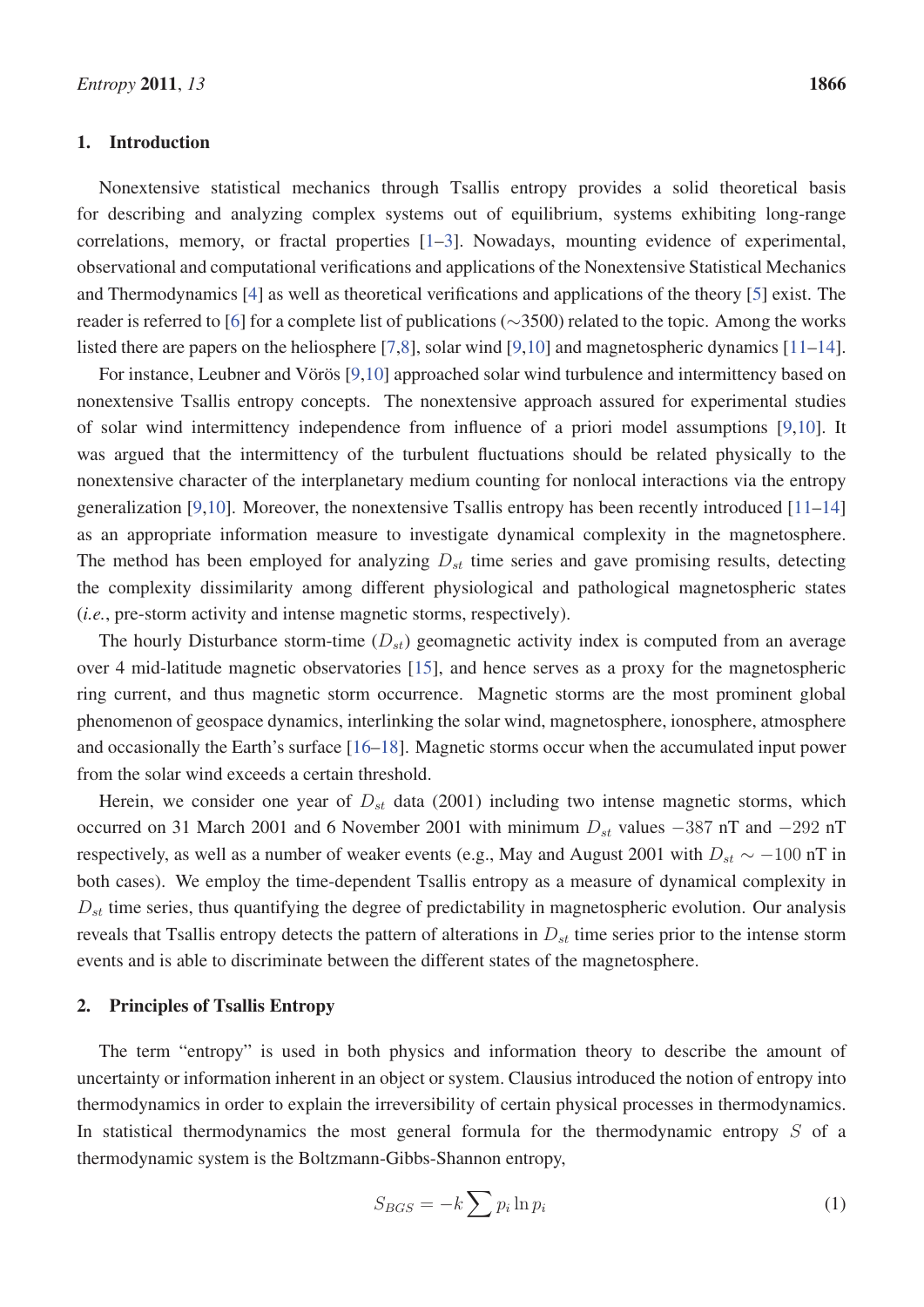where  $k$  is the Boltzmann constant and  $p_i$  are the probabilities associated with the microscopic configurations.

Shannon recognized that a similar approach to Boltzmann-Gibbs-Shannon entropy could be applied to information theory. In his famous 1948 paper [19], he introduced a probabilistic entropy measure  $H<sub>S</sub>$ :

$$
H_S(X) = -\sum_{i=1}^{n} p(x_i) \log_b p(x_i)
$$
 (2)

where b is the base of the logarithm used and  $p$  denotes the probability mass function of a discrete random variable X with possible values  $\{x_1, ..., x_n\}$ .

The aim of statistical mechanics is to establish a direct link between the mechanical laws and classical thermodynamics. One of the crucial properties of the  $S_{BGS}$  in the context of classical thermodynamics is extensivity, namely proportionality with the number of elements of the system. The  $S_{BGS}$  satisfies this prescription if the subsystems are statistically (quasi-) independent, or typically if the correlations within the system are essentially local. In such cases the system is called extensive.

In general, however, the situation is not of this type and correlations may be far from negligible at all scales. In such cases the  $S_{BGS}$  is nonextensive. Tsallis [1,2] introduced an entropic expression characterized by an index  $q$  which leads to a nonextensive statistics

$$
S_q = k \frac{1}{q-1} \left( 1 - \sum_{i=1}^{W} p_i^q \right)
$$
 (3)

where  $p_i$  are the probabilities associated with the microscopic configurations, W is their total number and q is a real number. The value of q is a measure of the nonextensivity of the system:  $q \to 1$  corresponds to the standard extensive Boltzmann-Gibbs-Shannon statistics.

This is the basis of the so-called nonextensive statistical mechanics, which generalizes the Boltzmann-Gibbs-Shannon theory. The entropic index q characterizes the degree of nonadditivity reflected in the following pseudo-additivity rule, which is a consequence of Equation (3):  $S_q(A + B)$  =  $S_q(A) + S_q(B) + (1-q)S_q(A)S_q(B)$ , where k is set to 1.

The cases  $q > 1$  and  $q < 1$  correspond to sub-additivity or super-additivity respectively. For subsystems that have special probability correlations,  $S_{BGS}$  corresponds and is the extensive case where  $q = 1$ . Such systems are sometimes referred to as nonextensive [20]. The parameter q itself is not a measure of the complexity of the system but measures the degree of nonextensivity of the system. It is the time variations of the Tsallis entropy for a given  $q(S_q)$  that quantify the dynamic changes of the complexity of the system. Lower  $S_q$  values characterize the portions of the signal with lower complexity.

## 3. Calculation of Tsallis Entropy through Symbolic Dynamics

#### *3.1. Symbolic Dynamics*

The discovery that simple deterministic systems can show a vast richness of behaviors in response to variations of initial conditions and/or control parameters has been the motivation for an intense interdisciplinary research activity since the 1950s [21–23]. One of the outcomes of this work has been the realization that for an appropriate description of such complex systems, one needs to resort to a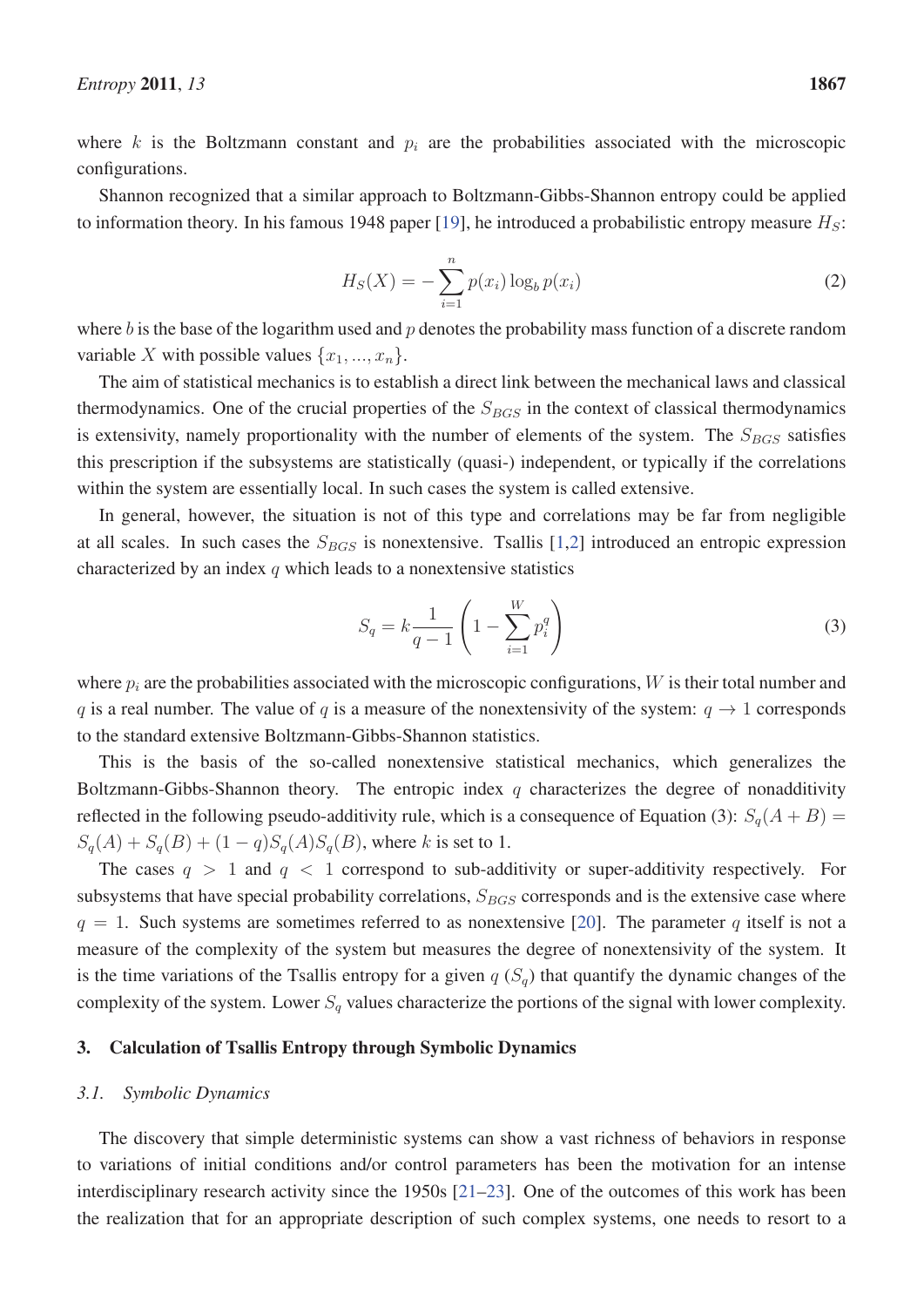probabilistic approach [24]. It is well known since the pioneering work of Gibbs and Einstein that we can describe dynamics from two points of view. On the one hand, we have the individual description in terms of trajectories in classical dynamics, or of wave-functions in quantum theory. On the other hand, we have the description in terms of ensembles described by a probability distribution (called the density matrix in quantum theory) [25]. Now, once one leaves the description in terms of trajectories, a basic question that must be dealt with concerns the amount of information one may have access to on the temporal evolution of the system in the course of time.

One of the approaches developed in this context is "coarse-graining", whereby a complex system is viewed as an "information generator" producing messages consisting of a discrete set of symbols defined by partitioning the full continuous phase space into a finite number of cells. We refer to such a description as "symbolic dynamics" [22–24,26]. One of its merits is to provide a link between dynamical systems and information theory [22,27].

From the initial dynamical system we can generate a sequence of symbols, where the dynamics of the original (under analysis) system has been projected. This symbolic sequence can be analyzed by terms of information theory such as entropy estimations, information loss, automaticity and other prominent properties.

There exist some canonical ways for generating symbolic dynamics out of a given dynamical system [22,23,26–28]. To produce symbolic dynamics out of the evolution of a given system, we set up a coarse-grained description incorporating from the very beginning the idea that a physically accessible state corresponds to a finite region rather than to a single point of phase space. Let  $C_i$  ( $i = 1, 2, ... K$ ) be the set of cells in phase space constituted by these regions, assumed to be connected and non-overlapping. As time goes on, the phase space trajectory performs transitions between cells thereby generating sequences of K-symbols, which may be regarded as the letters of an alphabet. We shall require that, in the course of these transitions, each element of the partition is mapped by the law of evolution on a union of elements.

In this paper, we restrict ourselves to the simplest possible coarse graining of the magnetospheric signal. This is given by choosing a threshold  $C$  and assigning the symbols "1" and "0" to the signal, depending on whether it is above or below the threshold (binary partition). The threshold is usually the mean value of the data considered. In this way, each time window of the original  $D_{st}$  time series for a given threshold is transformed into symbolic sequences, which contains "linguistic" or "symbolic dynamics" characteristics. The selection of a two-symbol alphabet satisfies terms of simplicity and computational convenience.

#### *3.2. Tsallis Entropy Calculation*

Symbolic dynamics provides a rigorous way of looking at the invariant, robust properties of the dynamics [29]. New methods of nonlinear dynamics derived from the symbolic dynamics have been introduced to distinguish between different states of the system interactions. These methods provide a detailed description and classification of dynamic changes of various real-world time series [30,31].

Herein, we estimate  $S_q$  based on the concept of symbolic dynamics: from the initial measurements we generate a sequence of symbols, where the dynamics of the original (under analysis) system has been projected [32]. More precisely, the original  $D_{st}$  time series of length  $N$ ,  $(X_1, X_2, \ldots, X_N)$ , is projected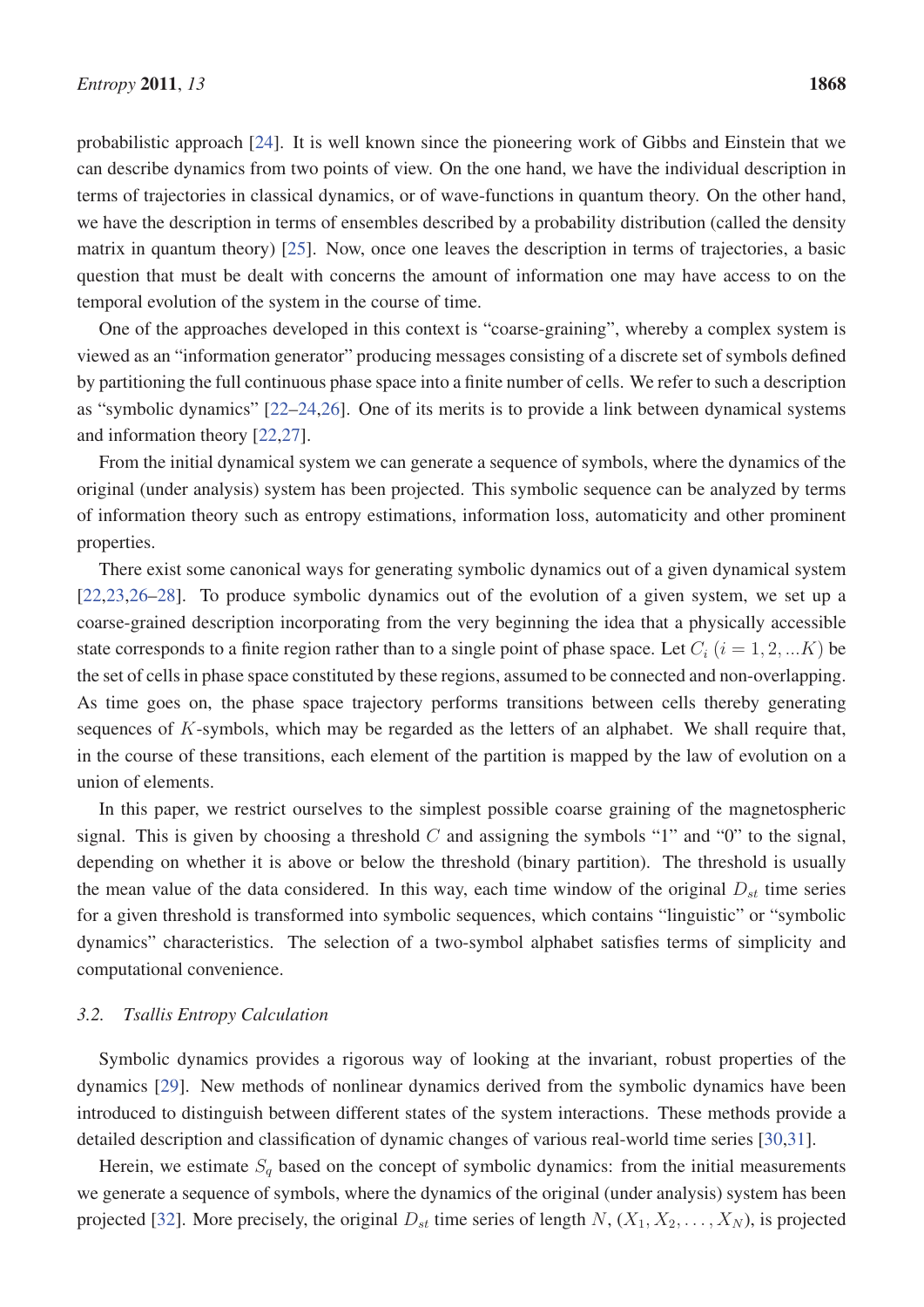to a symbolic time series  $(A_1, A_2, \ldots, A_N)$  with  $A_n$  from a finite alphabet of  $\lambda$  letters  $(0, \ldots, \lambda - 1)$ (see for example [11]).

After symbolization, the next step in the identification of temporal patterns is the construction of symbol sequences with size  $L$ . We use the technique of lumping. Thus, we stipulate that the symbolic sequence is to be read in terms of distinct successive "blocks" of length  $L$ ,  $A_1, A_2, \ldots, A_L/A_{L+1}, \ldots, A_{2L}/A_{jL+1}, \ldots, A_{(j+1)L}.$ 

The number of all possible blocks of length L in a  $\lambda$ -letter alphabet is  $N_{\lambda} = \lambda^{L}$ . We determine the probabilities of occurrence of each of  $N_{\lambda}$  different kind of blocks,

$$
p(L)_{A_1, A_2, \dots, A_L} = \frac{\text{Number of blocks of the form } A_1, A_2, \dots, A_L \quad \text{encountered by lumping}}{\text{Total number of blocks encountered by lumping}} \tag{4}
$$

To be more concrete, the simplest possible coarse graining of the  $D_{st}$  index is given by choosing a threshold  $C$  (usually the mean value of the data considered) and assigning the symbols "1" and "0" to the signal, depending on whether it is above or below the threshold (binary partition). Thus, we generate a symbolic time series from a 2-letter ( $\lambda = 2$ ) alphabet (0,1), e.g., 0110100110010110.... Reading the sequence by lumping of length  $L = 2$  one obtains  $01/10/10/10/10/10/10/10/10/10$ .... The number of all possible kinds of blocks is  $\lambda^L = 2^2 = 4$ , namely 00, 01, 10, 11. Thus, the required probabilities for the estimation of the Tsallis entropy  $p_{00}$ ,  $p_{01}$ ,  $p_{10}$ ,  $p_{11}$  are the fractions of the blocks 00, 01, 10, 11 in the symbolic time series.

The  $S_q$  for the word length L is

$$
S_q(L) = k \frac{1}{q-1} \left( 1 - \sum_{(A_1, A_2, \dots, A_L)} [p(L)_{A_1, A_2, \dots, A_L}]^q \right) \tag{5}
$$

Broad symbol-sequence frequency distributions produce high entropy values, indicating a low degree of organization. Conversely, when certain sequences exhibit high frequencies, lower entropy values are produced, indicating a high degree of organization.

## 4. Results

A way to examine transient phenomena is to divide their outputting time series into shorter time intervals, related with different activity levels of the corresponding natural systems, and consequently analyze these time windows separately. If this analysis yields different results for time windows associated to an intense magnetic storm, for instance, in comparison to time windows associated to the regular state of the magnetosphere, then a transient behavior can be extracted.

In Figure 1 the  $D_{st}$  time series is presented. The one year  $D_{st}$  data (2001) include 13 major geomagnetic storms, *i.e.*, with  $D_{st} \le -100$  nT (among them 2 storms had "second wave", thus, in total 15 major storms) and 23 moderate storms ( $-100 < D_{st} < -50$  nT). The original time series was divided into 5 shorter time series (see triangles denoting 5 distinct time windows in Figure 1). The second and fourth time windows include the  $D_{st}$  variations associated to the 2 intense magnetic storms of 31/3/2001 and 6/11/2001, respectively. Within each of the 5 time windows, the Tsallis entropy  $S_q$ is calculated for different values of the entropic index  $q$   $(1, 1.2, 1.5, 1.76, 1.84, 2, 2.5, 3, 4, 5)$  using the technique of lumping.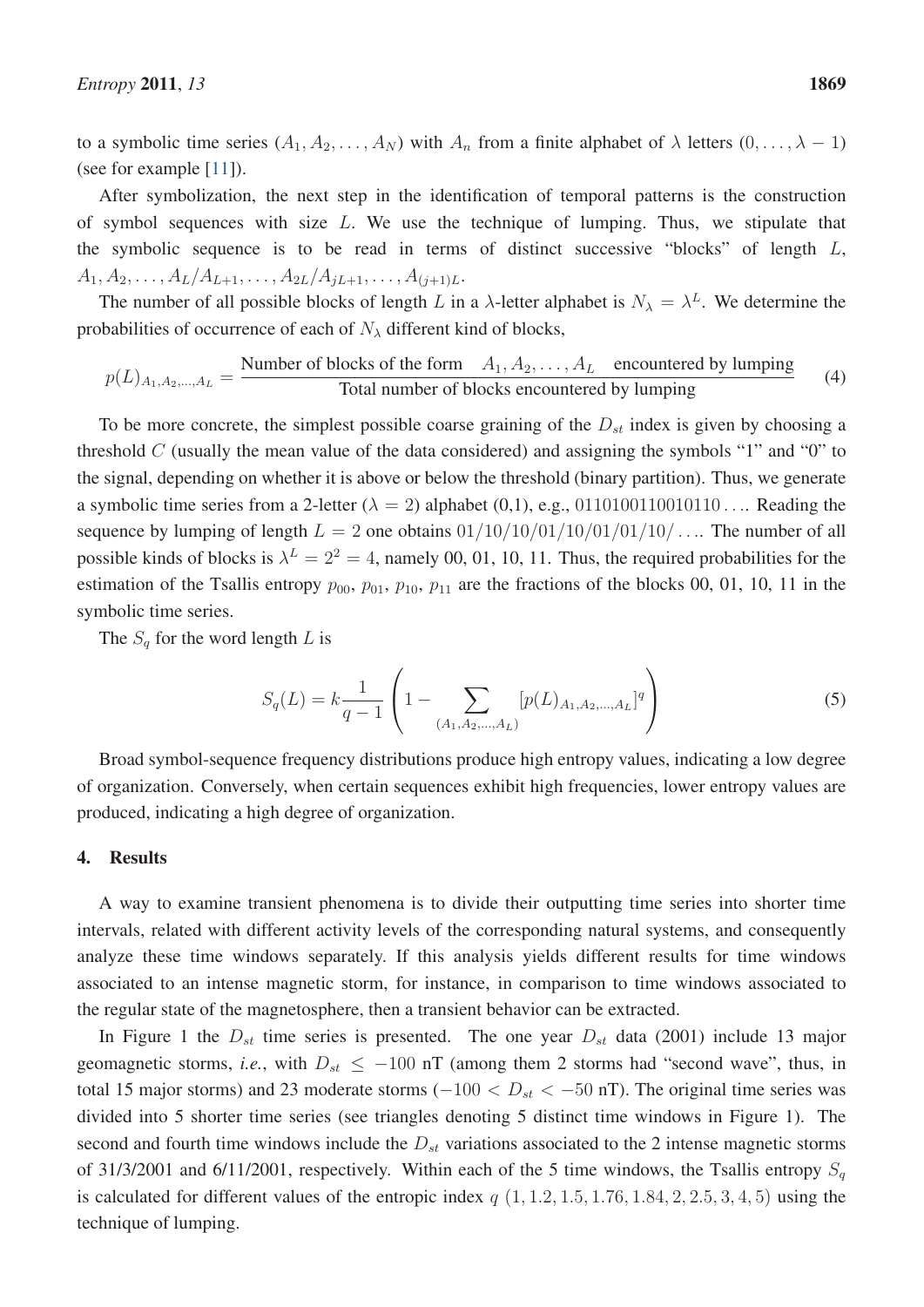Figure 1. From top to bottom are shown  $D_{st}$  time series along with time variations of Shannon entropies and Tsallis entropies,  $S_q$ . Tsallis entropies were derived using a q parameter value of 1.84. The 31 March and 6 November 2001 magnetic storms are marked with red. The triangles denote the time intervals corresponding to the five time windows used for the calculations presented in Figure 2. The red dashed line in the  $S_q$  plot marks a possible boundary value (0.7) for the transition of the system to the lower complexity, which is characteristic of the different state of the magnetosphere.



Figure 2 shows the normalized  $S_q$  values for the 5 different windows. The entropies have been normalized with respect to the entropies given in Equation (5) for a uniform distribution of probabilities. We study the temporal evolution of the  $S_q$  as the global instability is approaching. Time windows 1, 3 and 5 are referred to the normal state of magnetosphere. Their  $S_q$  values are lower in respect to that given in Equation (5) for a uniform distribution of probabilities. This evidence indicates the existence of an organization in the magnetosphere even in this normal state. The entropies in windows 2 and 4 drop to rather significantly lower values suggesting the appearance of a new distinct state in the magnetosphere, which is characterized by a lower complexity in comparison to that of the normal epoch of the magnetosphere. This is the case for all  $qs.$ 

As expected, our results depend upon the Tsallis  $q$  value. Figure 2 clearly illustrates the superiority of the q values restricted in the range  $1 < q < 2$  to magnify differences of the  $S_q$  and thus of the complexity as the global instability is approaching. It is worth mentioning that the nonextensive  $q$  parameters that clearly quantify the temporal evolution of the complexity in the  $D_{st}$  time series are in full agreement with the upper limit  $q < 2$  obtained from several studies involving the Tsallis nonextensive framework ([33] and references therein). Moreover, they are in harmony with an underlying sub-extensive system,  $q > 1$ ,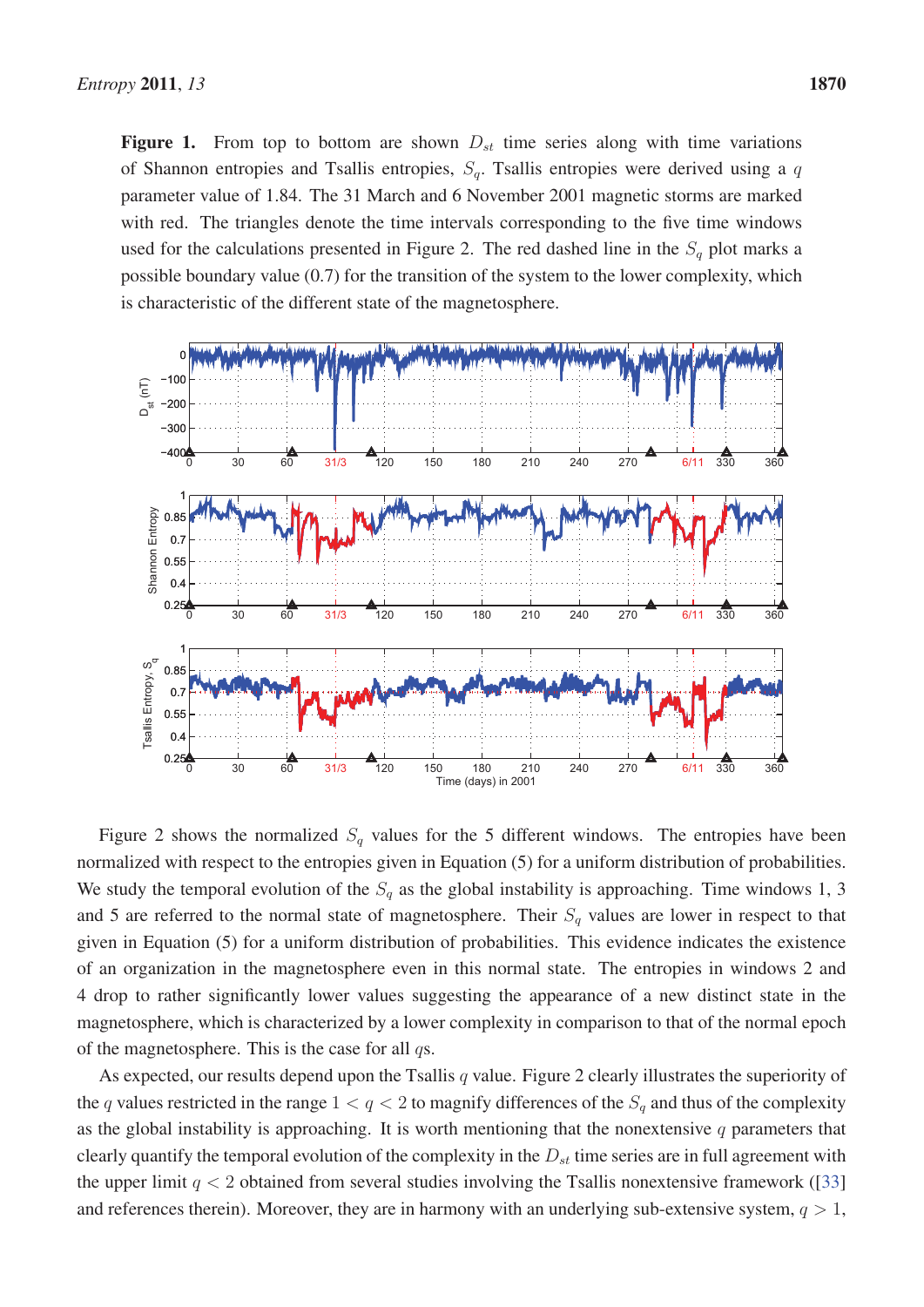verifying the emergence of strong interactions in the magnetosphere, especially during the occurrence of an intense magnetic storm.

**Figure 2.** The normalized Tsallis entropies  $S_q$  calculated at the five time windows, derived after the initial  $D_{st}$  time series was divided into five shorter time intervals as shown in Figure 1, for ten different values of the entropic index  $q$  ( $q =$  $[1, 1.2, 1.5, 1.76, 1.84, 2, 2.5, 3, 4, 5]$ . On abscissa it is noted the central day of each time window. The arrows point to the Tsallis entropies corresponding to  $q = 1.84$ .



It is worth mentioning that the case  $q = 1$  (Figure 2) seems to provide a hint for two different patterns in the evolution of the system under study. However, the magnetosphere, due to the appearance of strong interactions across its system, especially immediate before the magnetic storm occurrence, clearly violates the Boltzmann-Gibbs-Shannon statistics. Therefore the result for this particular case has absolutely no physical meaning.

As mentioned, the results depend upon the entropic index  $q$ . Therefore the appropriate choice of the q index is significant and needs to be examined [34]. It is expected that, for every specific system, better discrimination will be achieved with appropriates ranges of q values [3]. Thus, a challenge will be to estimate the appropriate value of  $q$  which is associated with the generation of magnetic storms. We attempt an estimation of the appropriate value of the  $q$  index based on ideas rooted in the areas of scale invariance and universality [14] in Section 5.

Various tests have been performed with different lengths of word  $(L)$  for the purposes of symbolic dynamics analysis (see Section 3.2), as well as with different candidate lengths of time windows of the initial time series. We managed to achieve, by gradually varying both kinds of length, the optimal values in order to best describe and resolve the transition from the normal magnetospheric state to intense magnetic storms. Because of space limitations, only the results for the optimal length values are given in this paper, which are also the most interesting from the physical point of view.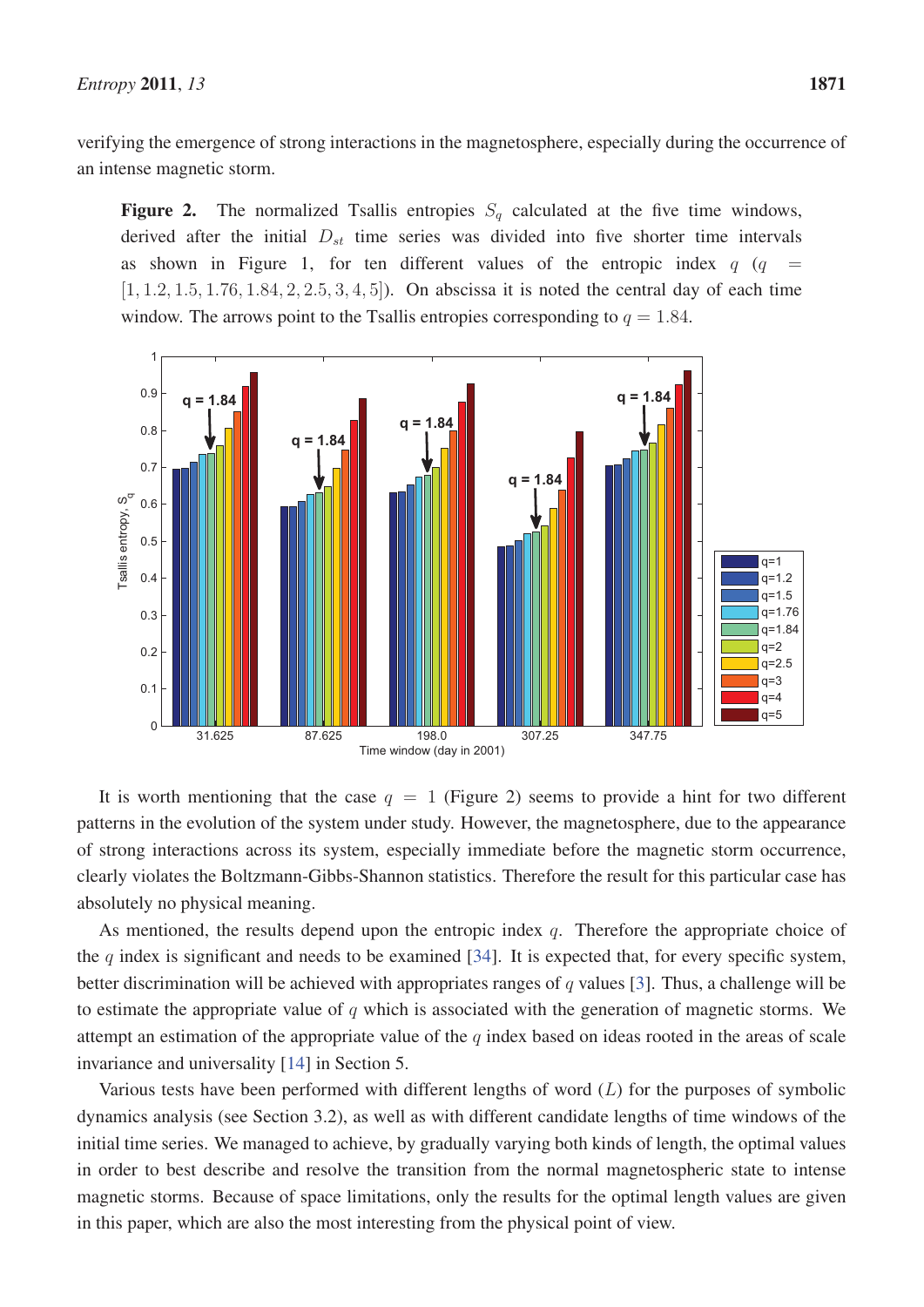#### 5. Estimation of the Appropriate Entropic Index  $q$

Different values of the entropic index q lead to different Tsallis entropies  $S_q$ . Therefore, a crucial question is now arising. How is the appropriate value for the entropic index  $q$  calculated in order to derive optimum Tsallis entropies  $S_q$  for our time series with respect to better characterization of the state of the system under study?

Empirical evidence has been mounting that supports the possibility that a number of systems arising in disciplines as diverse as physics, biology, engineering, and economics may have certain quantitative features that are intriguingly similar. These properties can be conveniently grouped under the headings of "scale invariance" and "universality" [35].

A model for earthquake dynamics coming from a nonextensive Tsallis formalism, starting from first principles, has been recently introduced by *Sotolongo-Costa and Posadas* [36]. Based on this model, an energy distribution function, which gives the Guttenberg-Richter empirical law [37] as a particular case, has been analytically deduced in the framework of Tsallis statistical mechanics (see Equation (8) in [36]). Their equation provides an excellent fit to seismicities generated in various large geographic areas usually identified as seismic regions. Silva *et al.* [38] have subsequent revised this model considering the current definition of the mean value, *i.e.*, the so-called q-expectation value. They also suggested an energy distribution function that also provides an excellent fit to seismicities

$$
\log(N_{>m}) = \log N + \left(\frac{2-q}{1-q}\right) \log \left[1 - \left(\frac{1-q}{2-q}\right) \left(\frac{10^{2m}}{\alpha^{2/3}}\right)\right]
$$
(6)

where N is the total number of earthquakes,  $N_{>m}$  the number of earthquakes with magnitude larger than m, and  $m \approx \log \varepsilon$ .  $\alpha$  is the constant of proportionality between the earthquake energy,  $\varepsilon$ , and the size of fragment,  $r (\varepsilon \sim r^3)$ . Importantly, the associated q-values with the aforementioned Gutenberg-Richter type law [Equation (6)] for 3 different regions (faults) in the world and by considering a threshold  $(m)$ equal to earthquake magnitude 3 are 1.6, 1.63 and 1.71, respectively.

The primary question we can ask in the context of complex systems theory is whether the aforementioned nonextensive laws not only successfully describe the magnitude distribution of earthquakes in the Earth but also magnetic storms occurred in the terrestrial magnetosphere [13,14]. We note that this model for earthquake generation mechanism was also applied successfully to pre-seismic electromagnetic emissions [39,40] and just recently to Southern California seismicity [41].

We now examine whether the energy distribution function (Equation 6) corresponding to a nonextensive Tsallis statistics is able to describe the  $D_{st}$  time series. Figure 3 shows that Equation (6) provides an excellent fit to the experimental data, incorporating the characteristics of nonextensivity statistics into the distribution of the magnetospheric events. Herein,  $N$  is the total number of  $D_{st}$  data,  $N_{>m}$  the number of  $D_{st}$  values with magnitude larger than  $m$ ,  $G_{>m} = N_{>m}/N$  the relative cumulative number of events with magnitude larger than m, and  $\alpha$  a proportionality constant. The magnitude m is approximately loge, where  $\varepsilon$  is the squared  $D_{st}$  value. (In the case of  $D_{st}$  index the square of the amplitude of the magnetic field is proportional to energy). The best-fit for this analysis is given by a q parameter value equal (within a confidence limit of 95%) to 1.84, whereas the threshold m is taken  $-30$  nT. (The associated with the model parameters minimize the  $\chi^2$  merit function given by the sum of the squared residuals.)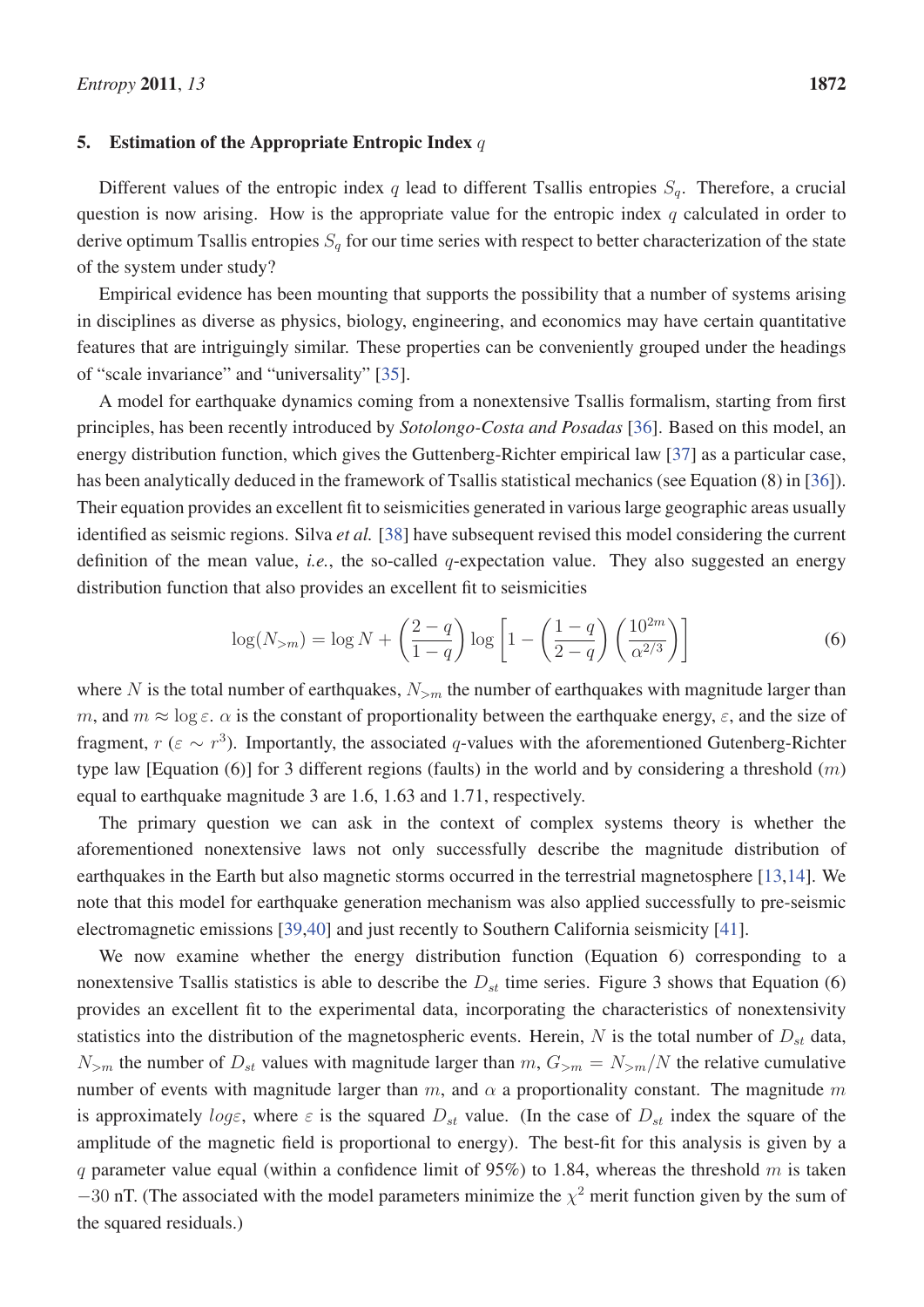Figure 3. We use the Gutenberg-Richter (G-R) type law for the nonextensive Tsallis statistics (Equation 6) to calculate the relative cumulative number of  $D_{st}$  data,  $N(> m)/N$  (upper panel). There is an excellent agreement of the aforementioned formula with the  $D_{st}$  time series. The threshold is −30 nT which results in 164 events, and the associated Tsallis entropic parameter is  $q = 1.84$ .



We clarify that we consider a sequence of  $N$  consecutive values that surpass the threshold to constitute an "event" and measure its energy by integrating (summing) the individual data-point energies that comprise it. Though this method better captures the system dynamics, it tends to unify near-concurrent events when they both exceed the corresponding threshold, thus attributing lower probabilities to very energetic events. This "merging" explains the divergence from the theoretical curve at the far right of the graph in the lower part of the curve in Figure 3.

Figure 1 shows the temporal evolution of Shannon and Tsallis entropy for the  $D_{st}$  time series. The calculation of Tsallis entropy values is based on the use of Tsallis parameter q found when applying Equation (6) to the data, *i.e.*, 1.84. Figure 1 shows that generally in time intervals around extreme magnetospheric events (*i.e.*, intense magnetic storms of 31/3/2001 and 6/11/2001) the corresponding Tsallis entropies of  $D_{st}$  data attain lower values than for the rest of the time series. Lower entropy means lower complexity or a higher degree of organization for the corresponding natural system (*i.e.*, magnetosphere) around the particular extreme event.

Figure 1 further demonstrates that Tsallis entropy yields superior results in comparison to Shannon entropy regarding the detection of dynamical complexity in the Earth's magnetosphere (*i.e.*, offer a clearer picture of the transition from normal state to magnetic storms). A possible explanation for this is that Tsallis is an entropy obeying a nonextensive statistical theory, which is different from the usual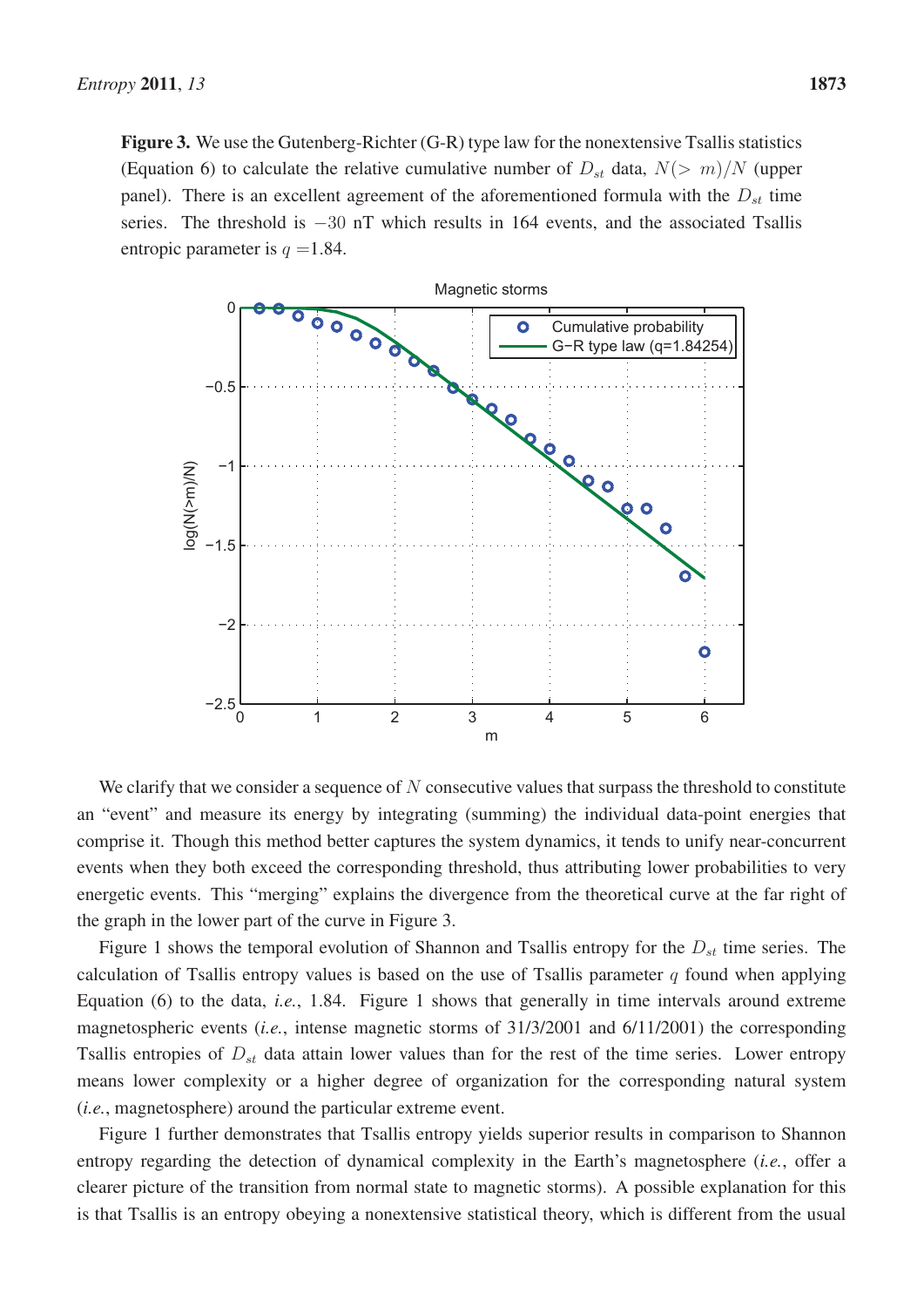Boltzmann-Gibbs-Shannon statistical mechanics obeyed by Shannon entropy. Therefore, it is expected to better describe the dynamics of the magnetosphere, which is a nonequilibrium physical system with large variability. Next, we further demonstrate the universality of Equation (6) by showing its applicability to other extreme events of the solar-terrestrial system as in the case of solar flares, for instance [14].

### 6. Nonextensive Tsallis Analysis of Solar Flares

Solar flares are highly energetic explosions from active regions of the Sun in the form of EM radiation, particle and plasma flows powered by strong and twisted magnetic fields. A solar flare occurs when magnetic energy that has built up in the solar atmosphere is suddenly released. In particular, radiation is emitted across virtually the entire EM spectrum, from radio waves at the long-wavelength end, through optical emission to X-rays and  $\gamma$ -rays at the short-wavelength end.

The X-ray flux data presented in Figure 4 (upper panel) include 6 X-class, 27 M-class, 138 C-class and 197 B-class solar flares that took place from 1 December 2004 to 28 February 2005 (for an event list see [42]). In particular, a series of M- and X-class flares occurred in the single extensive active region AR0720 between 10 and 23 January 2005. Moreover, between January 15th and 19th, this sunspot produced four powerful solar flares. When it exploded a fifth time on January 20th released the highest concentration of protons ever directly measured, taking only 15 minutes after observation to reach Earth, indicating a velocity of approximately one-half light speed.

We now examine whether the Tsallis-based energy distribution function [Equation (6)] is also able to describe the X-ray fluxes. Figure 4 (lower panel) shows that Equation (6) provides an excellent fit to the experimental data, incorporating the characteristics of nonextensivity statistics into the distribution of the solar events. Herein, N is the total number of X-ray fluxes,  $N_{>m}$  the number of X-ray flux values with magnitude larger than  $m$ ,  $G_{>m} = N_{>m}/N$  the relative cumulative number of events with magnitude larger than m, and  $\alpha$  a proportionality constant. The magnitude m is approximately loge, where  $\varepsilon$  is the integrated X-ray flux value. (In the case of X-ray flux we take the integral of fluxes for calculating energy). The best-fit for this analysis is given by a q parameter value equal (within a confidence limit of 95%) to 1.82, whereas the threshold m is taken  $10^{-6}$  W/m<sup>2</sup>.

The aforementioned result indicates that solar flares and magnetic storms obey nonextensive laws which are scale invariant, and that these laws are universal in the sense that they do no depend on details concerning the actual species. The aforementioned finding could be considered as a further indication of the universality of fractal properties among a large number of various geophysical processes. This is not a surprising result. Previously, de Arcangelis *et al.* [43] also demonstrated that the stochastic processes underlying apparently different phenomena such as solar flares and earthquakes have universal properties.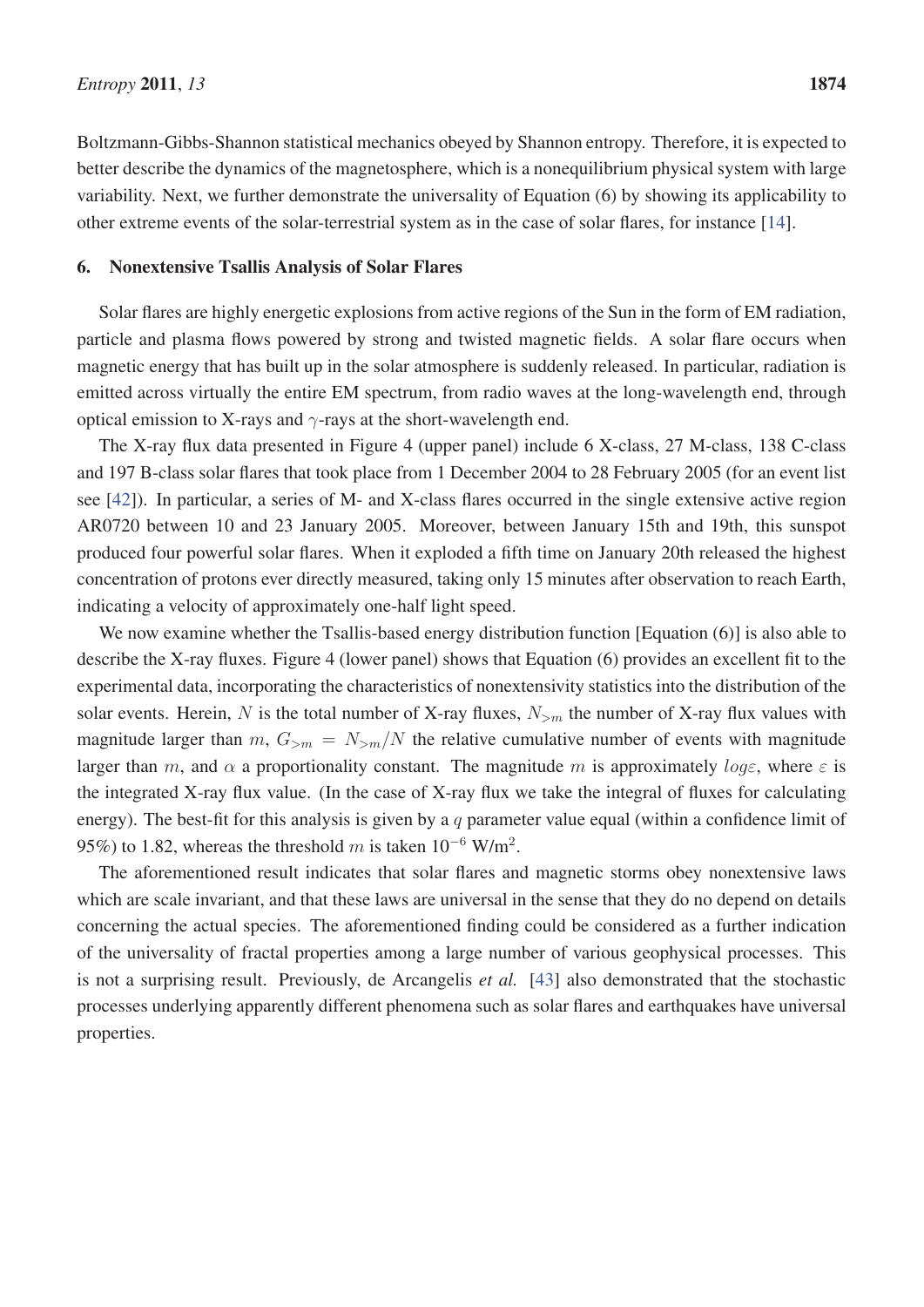Figure 4. GOES-12 5-minute averages X-ray flux,  $X_l$  (1-8 Angstrom) time series (upper panel). The 20 January 2005 solar flare is marked with red. We use the Gutenberg-Richter (G-R) type law for the nonextensive Tsallis statistics (Equation 6) to calculate the relative cumulative number of X-ray flux data,  $N(> m)/N$  (lower panel). There is an excellent agreement of the aforementioned formula with the X-ray flux time series. The threshold is  $10^{-6}$  W/m<sup>2</sup> which results in 141 events, and the associated parameter is  $q = 1.82$ .



#### 7. Conclusions and Discussion

Accumulated evidence points to the complex character of magnetosphere dynamics. For instance, Baker *et al.* [57], Vassiliadis *et al.* [45] and Sharma *et al.* [46] studied the occurrence of low dimensional chaos in magnetospheric activity, while Klimas *et al.* [47] discussed the nonlinear character of magnetosphere dynamics. Other studies [48,49] witnessed several aspects of the complex character of the plasma sheet. Thus, recent advances in the study of complexity and complex systems open new research perspectives to the investigation of the magnetospheric dynamics [50].

Our analysis reveals that Tsallis entropy detects the pattern of alterations in  $D_{st}$  time series prior to the intense storm events and is able to discriminate between the different states of the magnetosphere. The Tsallis entropy sensitively shows the complexity dissimilarity among different "physiological" (normal) and "pathological" states (intense magnetic storms). The Tsallis entropy implies the emergence of two distinct patterns: (i) a pattern associated with the intense magnetic storms, which is characterized by a higher degree of organization, and (ii) a pattern associated with normal periods, which is characterized by a lower degree of organization.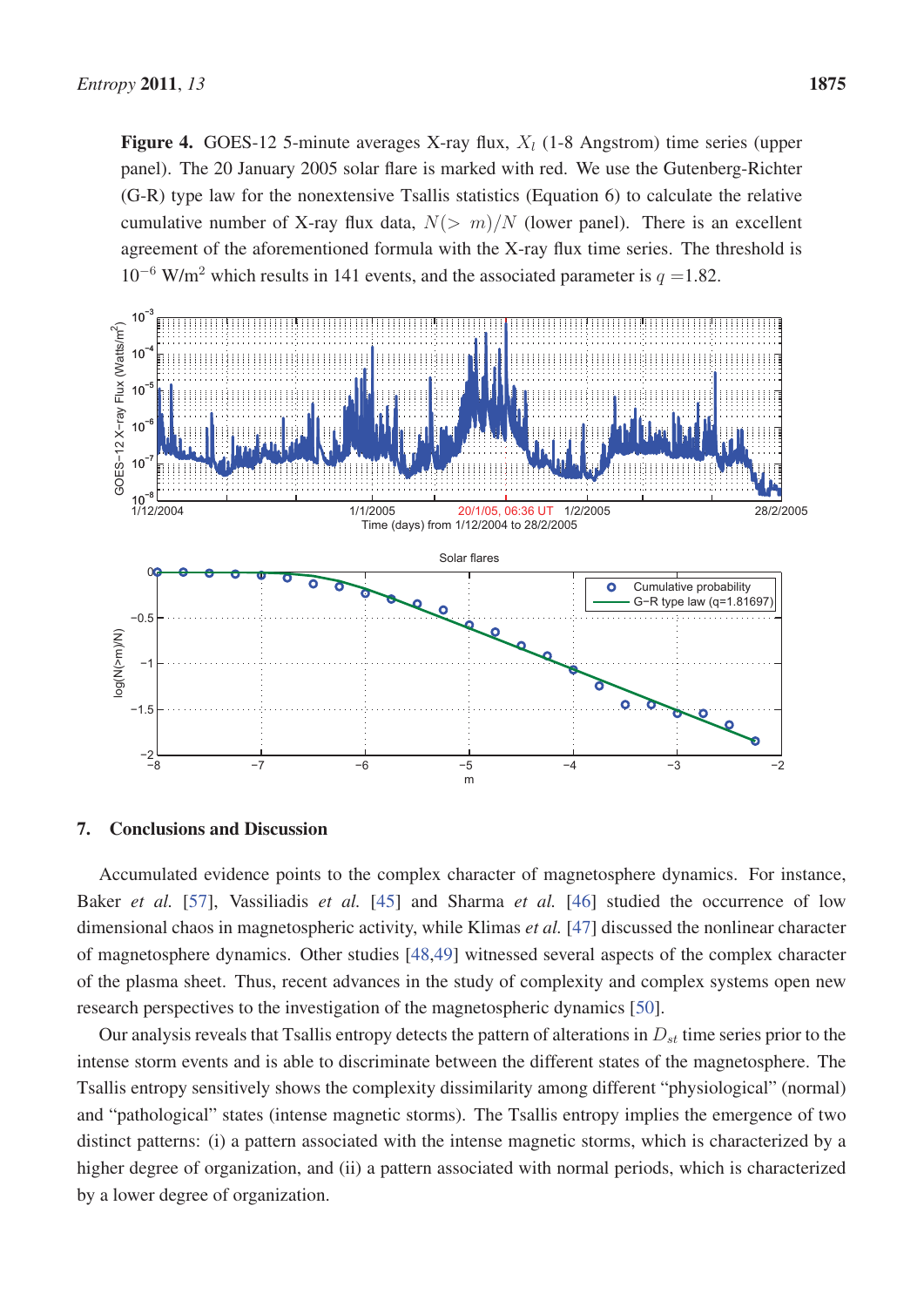In a series of papers, examining the applicability of various information measures to investigate dynamical complexity in the magnetosphere, it has been found that the application of Tsallis entropy to the analysis of the  $D_{st}$  time series yields superior results for detecting dynamical complexity changes associated with magnetic storms in comparison to other entropy measures [12,51,52].

Magnetic storms and solar flares follow the same Tsallis-based energy distribution function previously derived for earthquakes. Thus, the property of universality in solar flare, magnetic storm and earthquake dynamics arise naturally in the framework of Tsallis statistical mechanics [14].

The conditions on the Sun and in the solar wind, magnetosphere, ionosphere, and thermosphere that can influence the performance and reliability of space-borne and ground-based technological systems and endanger human life or health are termed as space weather. Space weather research addresses a large number of physical processes in space, ranging from solar activity to its influence on interplanetary space and geospace and its effects encountered at the surface of the Earth. Physical understanding of this chain is based on a combination of observations, data analysis and interpretation, and theoretical and empirical modeling [53].

Accurate detection of the dissimilarity of complexity between normal and abnormal states (e.g., pre-storm activity and magnetic storms) can vastly improve space weather diagnosis and, consequently, the mitigation of space weather hazards. Moreover, the convergence of the results presented in this paper from the application of nonextensive Tsallis entropy to the  $D_{st}$  time series with other information measures [11,12,52,54,55] can potentially increase the reliability of forecasting techniques and can therefore improve space weather forecasting and modeling. For instance, the application of Hurst exponent, H, analysis [52,54] to the  $D_{st}$  time series showed the existence of two different patterns: (i) a pattern associated with the intense magnetic storms, which is characterized by a fractional Brownian persistent behavior  $(0.5 < H < 1)$ ; (ii) a pattern associated with normal periods, which is characterized by a fractional Brownian anti-persistent behavior  $(0 < H < 0.5)$ . The anti-persistent time windows correspond to the time windows of high Tsallis entropies, while the persistent time windows correspond to the time windows of low Tsallis entropies. It is worth noting that Balasis *et al.* [55] recently applied the typical formula for log-periodicity in time, which was previously used for examining log-periodicity observed in the seismic precursors of the 1989 Loma Prieta earthquake [56], to the  $D_{st}$  time series and achieved a successful prediction of a major magnetic storm. This is another example of transferring ideas from seismology to magnetospheric physics, similar to the use of Equation (6), which was originally derived to describe earthquake dynamics in the framework of Tsallis statistical mechanics, for fitting the  $D_{st}$  data as presented in this paper.

Herein, we also show results from the application of nonextensive Tsallis statistics to solar flare events. Solar flares have been a field of intense complexity studies since 2 decades ago. In the late 1980s, Bak *et al.* [57] introduced the concept of self-organized criticality (SOC) in order to describe slowly-driven nonequilibrium complex systems with extended degrees of freedom and a high level of nonlinearity. In the early 1990s, Lu and Hamilton [58] were the first to applied SOC theory to solar flares. They suggested that the behavior of the coronal magnetic field corresponds to that of a conservative sandpile model where the random twisting of the solar magnetic field by the photospheric convective motion plays the part of the addition of sand grains. Next, Georgoulis *et al.* [59] showed that cellular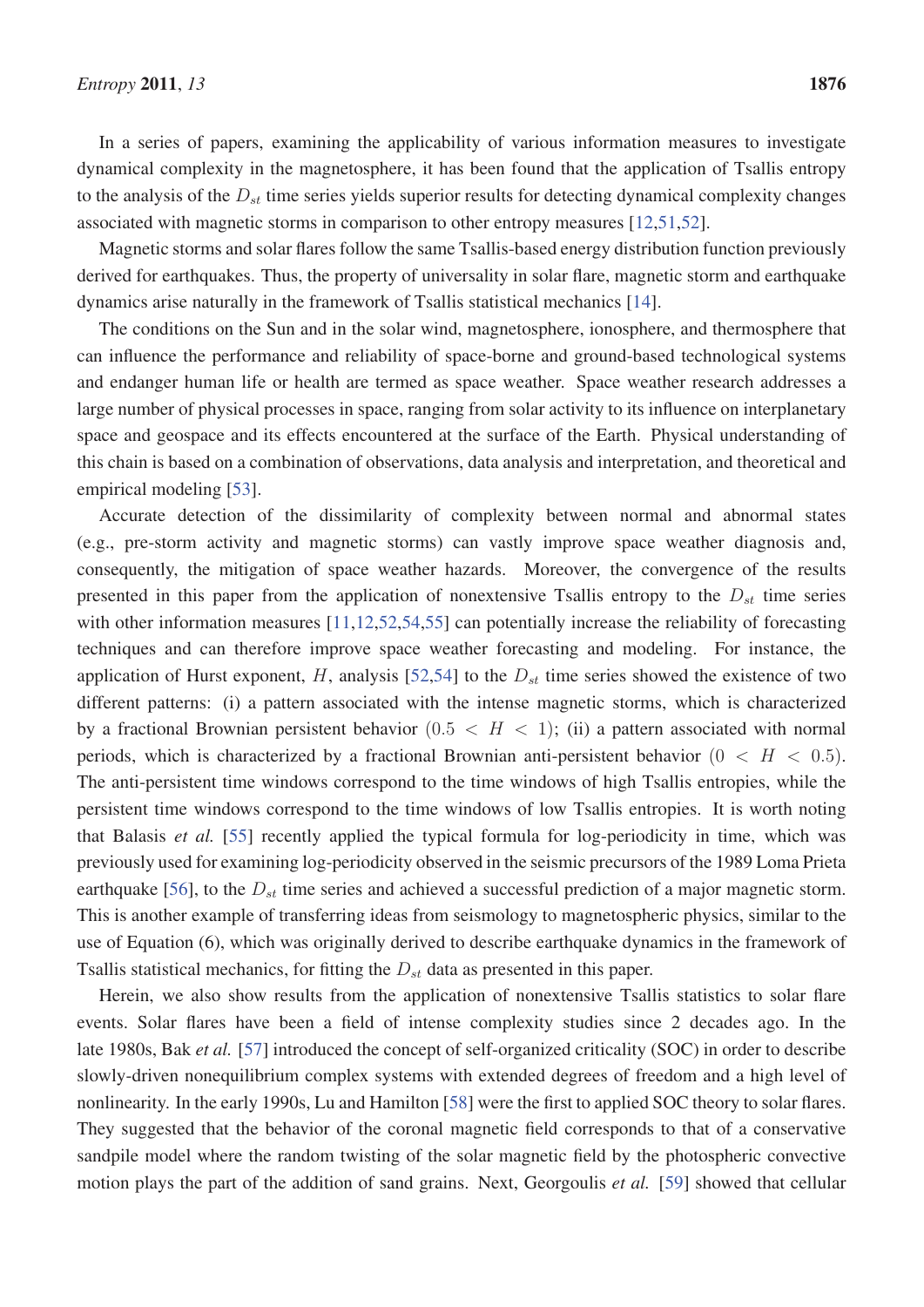automata SOC models are able to reproduce efficiently most of the statistical properties of solar flares, at least those seen in hard X-ray wavelengths.

Hamon *et al.* [60] applied an established SOC model for earthquakes, *i.e.*, the Olami-Feder-Christensen (OFC) model [61], to the problem of solar flares. They showed that the probability density of event magnitudes given by the OFC model was in good agreement with most of the flare observations and provided evidence of correlation in time between flares in the OFC model. They found that the system, which is usually not in a SOC state, can be described as being on the edge of SOC. The critical features of the system depend on the system bulk dissipation and driving rates, and, thus, they suggested that the concept of universality must be used with care. However, they also pointed out that the driven model shows many similarities and correspondences with observations from the physics of stellar flares suggesting they may be considered a manifestation of general behaviors of complex system dynamics. In this context, it is not surprising the fact that the Tsallis-based energy distribution function, previously derived to describe earthquake dynamics, is also applicable to the field of solar flare dynamics, as suggested here. The SOC and OFC models previously applied to fit solar flare data by Lu and Hamilton [58] and Hamon *et al.* [60], respectively, fit the data at least as well as the nonextensive model fits the X-ray flux data in this paper.

The universal character of various extreme events and associated critical phenomena is an outstanding scientific challenge. Transferring ideas, concepts, and results between investigators from hitherto disparate areas will cross-fertilize and lead to important new results. The evidence of a universal statistical behavior suggests the possibility of a common approach to forecasting of space weather and earthquakes [14]. Thus, the transfer of ideas and methods of seismic forecasting to the prediction of solar flares and magnetic storms could improve space weather forecasting. In a similar way, a better comparison and possibly combination of results with other well-established models [58,60] associated with extreme space events will be gained, which is of paramount importance for understanding the emergence of criticality in disparate areas of research such as geophysics, space and solar physics.

## Acknowledgements

We would like to thank the referees of this paper for constructive comments and remarks. The  $D_{st}$ data are provided by the World Data Center for Geomagnetism, Kyoto [62]. The X-rays flux data are downloaded from the Space Physics Interactive Data Resource of the National Geophysical Data Center [63].

## **References**

- 1. Tsallis, C. Possible generalization of Boltzmann-Gibbs statistics. *J. Stat. Phys.* 1988, *52*, 479–487.
- 2. Tsallis, C. Generalized entropy-based criterion for consistent testing. *Phys. Rev. E* 1998, *58,* 1442–1445.
- 3. Tsallis, C. *Introduction to Nonextensive Statistical Mechanics, Approaching a Complex Word*; Springer: New York, NY, USA, 2009; p. 382.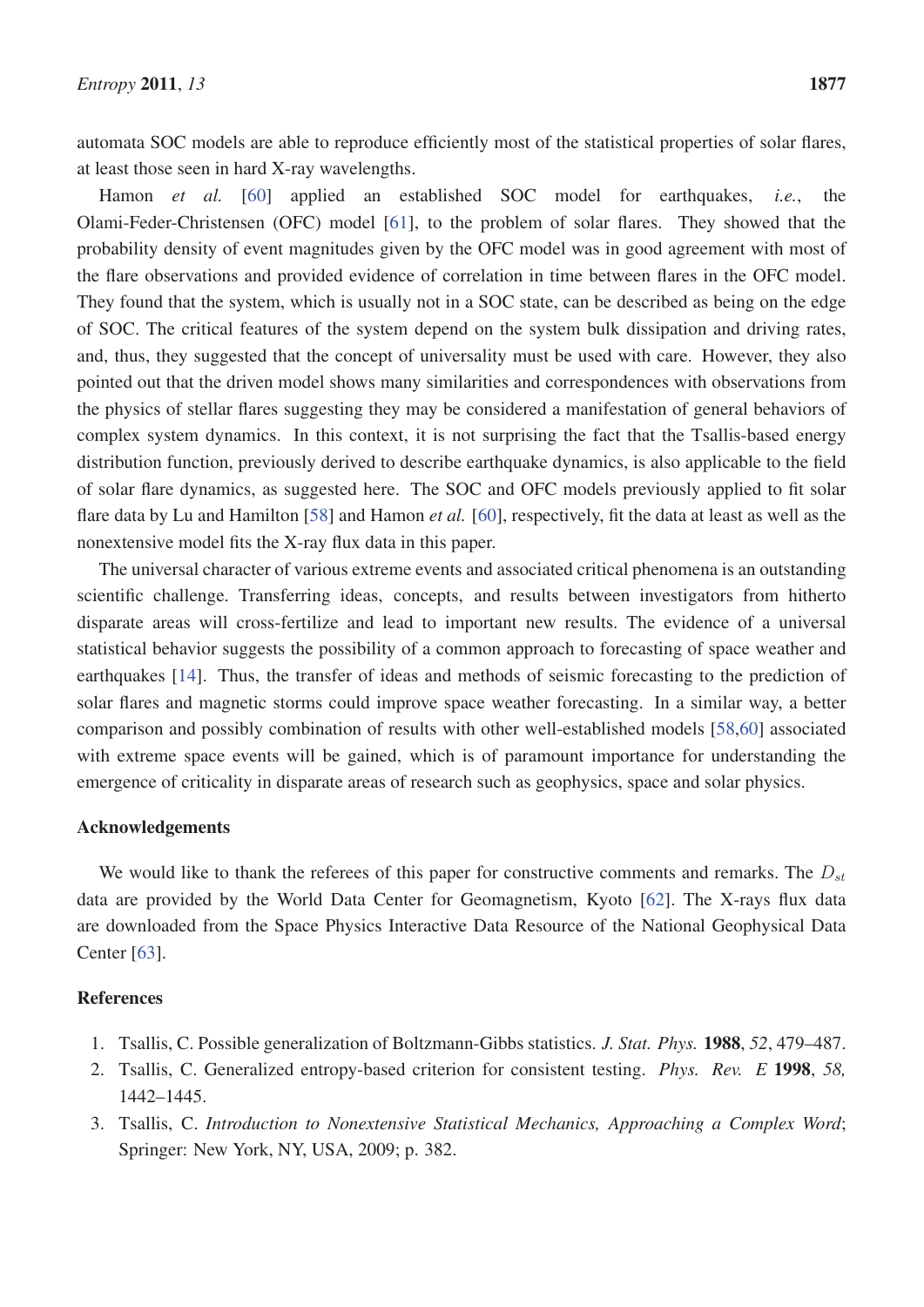- 5. Group of Statistical Physics, CBPF. Verifications and applications (a selection): Theoretical. Available online: http://tsallis.cat.cbpf.br-theoretical.htm (accessed on 28 September 2011).
- 6. Group of Statistical Physics, CBPF. Nonextensive statistical mechanics and thermodynamics: Bibliography. Available online: http://tsallis.cat.cbpf-.br/TEMUCO.pdf (accessed on 28 September 2011).
- 7. Burlaga, L.F.; Vinas, A.F. Triangle for the entropic index q of non-extensive statistical mechanics observed by Voyager 1 in the distant heliosphere. *Physica A* 2005, *356*, 375–384.
- 8. Burlaga, L.F.; Ness, N.F. Compressible "turbulence" observed in the heliosheath by Voyager 2. *Astrophys. J.* 2009, *703*, 311–324.
- 9. Leubner, M.P.; Vörös, Z. A nonextensive entropy approach to solar wind intermittency. *Astrophys. J.* 2005, *618*, 547–555.
- 10. Leubner, M.P.; Vörös, Z. A nonextensive entropy path to probability distributions in solar wind turbulence. *Nonlin. Process. Geophys.* 2005, *12*, 171–180.
- 11. Balasis, G.; Daglis, I.A.; Papadimitriou, C.; Kalimeri, M.; Anastasiadis, A.; Eftaxias, K. Dynamical complexity in Dst time series using nonextensive Tsallis entropy. *Geophys. Res. Lett.* 2008, *35*, L14102.
- 12. Balasis, G.; Daglis, I.A.; Papadimitriou, C.; Kalimeri, M.; Anastasiadis, A.; Eftaxias, K. Investigating dynamical complexity in the magnetosphere using various entropy measures. *J. Geophys. Res.* 2009, *114*, A00D06.
- 13. Balasis, G.; Eftaxias, K. A study of non-extensivity in the Earth's magnetosphere. *Eur. Phys. J.-Spec. Top.* 2009, *174*, 219–225.
- 14. Balasis, G.; Daglis, I.A.; Anastasiadis, A.; Papadimitriou, C.; Mandea, M.; Eftaxias, K. Universality in solar flare, magnetic storm and earthquake dynamics using Tsallis statistical mechanics. *Physica A* 2011, *390*, 341–346.
- 15. World Data Center for Geomagnetism, Kyoto. Available online: http://swdcwww.kugi.kyoto-u.ac. jp/ (accessed on 28 September 2011).
- 16. Daglis, I.A.; Kozyra, J.U. Outstanding issues of ring current dynamics. *J. Atmos. Solar-Terr. Phys.* 2002, *64*, 253.
- 17. Daglis, I.A.; Kozyra, J.U.; Kamide, Y.; Vassiliadis, D.; Sharma, A. S.; Liemohn, M. W.; Gonzalez, W. D.; Tsurutani, B. T.; Lu, G. Intense space storms: Critical issues and open disputes. *J. Geophys. Res.* 2003, *108*, 1208.
- 18. Daglis, I.A.; Balasis, G.; Ganushkina, N.; Metallinou, F.-A.; Palmroth, M.; Pirjola, R.; Tsagouri, I.A. Investigating dynamic coupling in geospace through the combined use of modeling, simulations and data analysis. *Acta Geophys.* 2009, *57*, 141.
- 19. Shannon, C.E. A mathematical theory of communication. *Bell Syst. Tech. J.* 1948, *27*, 379–423, 623–656.
- 20. Boon, J.; Tsallis, C. Special issue overview nonextensive statistical mechanics: New trends, new perspectives. *Europhys. News* 2005, *36*, 185–186.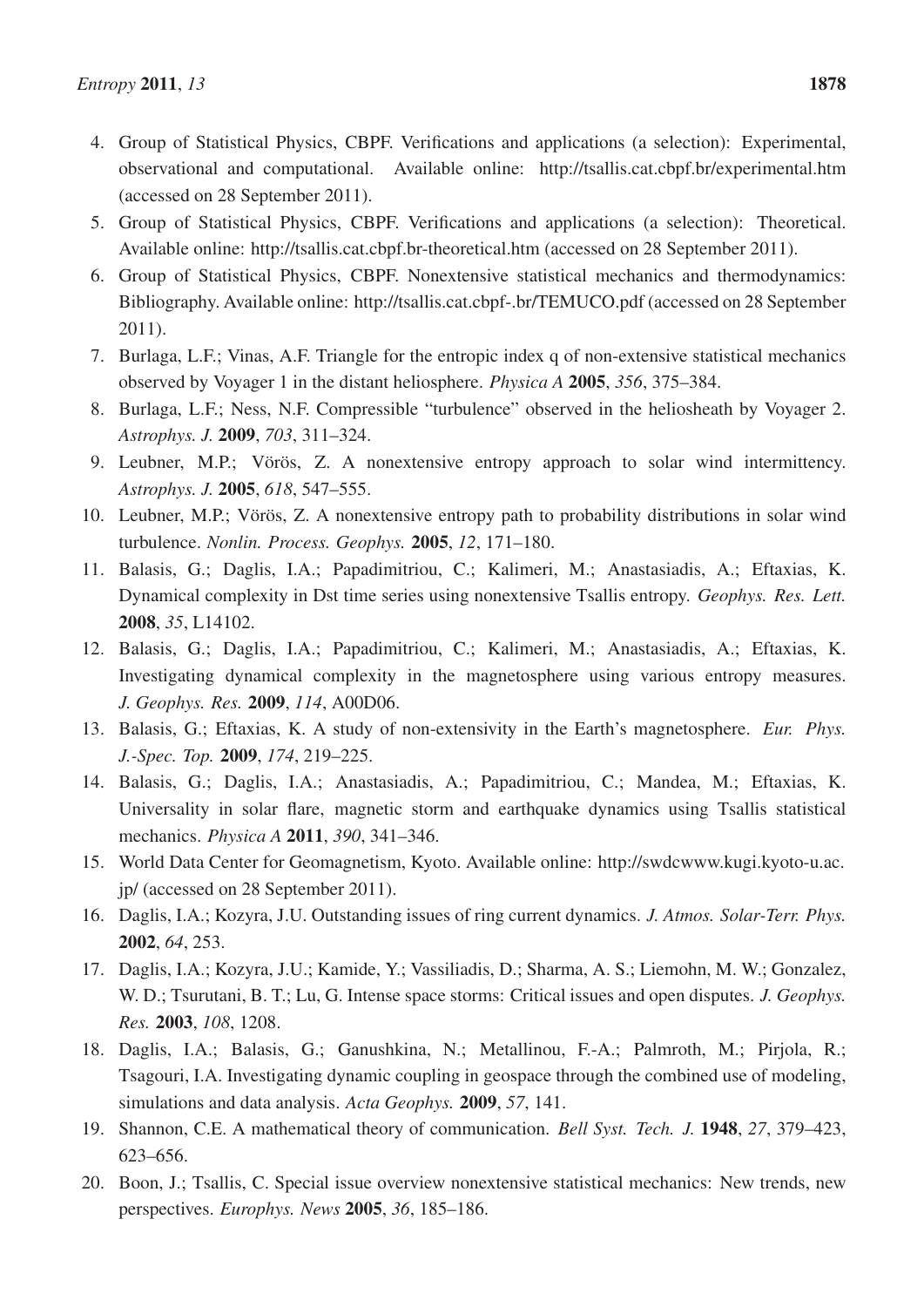- 22. Nicolis, J.S. *Chaos and Information Processing*; World Scientific: Singapore, 1991; p. 304.
- 23. Nicolis, G. *Introduction to Nonlinear Science*; Cambridge University Press: Cambridge, UK, 1995; p. 254.
- 24. Nicolis, G.; Gaspard P. Toward a probabilistic approach to complex systems. *Chaos Soliton. Fractal.* 1994, *4*, 41–57.
- 25. Prigogine, I.; Driebe, D.J. Time, chaos and the laws of nature. In *Nonlinear Dynamics, Chaotic and Complex Systems*; Infeld, E., Zelazny, R., Galkowski, A., Eds.; Cambridge University Press: Cambridge, UK, 1997; pp. 206–224.
- 26. Nicolis, G.; Nicolis, C.; Nicolis, J.S. Chaotic dynamics, Markov partitions and Zipf's law. *J. Stat. Phys.* 1989, *54*, 915–924.
- 27. Ebeling, W.; Nicolis, G. Word frequency and entropy of symbolic sequences: A dynamical Perspective. *Chaos Soliton. Fractal.* 1992, *2*, 635–650.
- 28. Nicolis, G.; Rao, G.; Rao, J.; Nicolis, C. Generation of spatially asymmetric, information-rich structures in far from equilibrium systems. In *Coherence and Chaos in Dynamical Systems*; Christiansen, P.L., Parmentier, R.D., Eds.; Manchester University Press: Manchester, UK, 1988.
- 29. Bailin, H. *Elementary Symbolic Dynamics and Chaos in Dissipative Systems*; World Scientific: Singapore, 1989; p. 476.
- 30. Schwarz, U.; Arnold, O.B.; Kurths, J.; Witt, A. Analysis of solar spike events by means of symbolic dynamics methods. *Astron. Astrophys.* 1993, *277*, 215–224.
- 31. Wanliss, J.A.; Anh, V.V.; Yu, Z.-G.; Watson, S. Multifractal modeling of magnetic storms via symbolic dynamics analysis. *J. Geophys. Res.* 2005, *110*, A08214.
- 32. Bailin, H. Symbolic dynamics and characterization of complexity. *Physica D* 1991, *51*, 161–176.
- 33. Vilar, C.; Franca, G.; Silva, R.; Alcaniz, J. Nonextensivity in geological faults? *Physica A* 2007, *377*, 285–290.
- 34. Naudts, J. Deformed exponentials and logarithms in generalized thermostatistics. *Physica A* 2002, *316*, 323–334.
- 35. Stanley H.E. Scaling, universality, and renormalization: Three pillars of modern critical phenomena. *Rev. Mod. Phys.* 1999, *71*, 358–366.
- 36. Sotolongo-Costa, O.; Posadas, A. Fragment-asperity interaction model for earthquakes. *Phys. Rev. Lett.* 2004, *92*, 048501.
- 37. Guttenberg, B.; Richter, C.F. Frequency of earthquakes in California. *Bull. Seismol. Soc. Am.* 1944, *34*, 185–188.
- 38. Silva, R.; Franca, G.; Vilar, C.; Alcaniz, J. Nonextensive models for earthquakes. *Phys. Rev. E* 2006, *3*, 026102.
- 39. Kalimeri, M.; Papadimitriou, C.; Balasis, G.; Eftaxias, K. Dynamical complexity detection in pre-seismic emissions using nonadditive Tsallis entropy. *Physica A* 2008, *387*, 1161–1172.
- 40. Papadimitriou, C.; Kalimeri, M.; Eftaxias, K. Nonextensivity and universality in the earthquake preparation process. *Phys. Rev. E.* 2008, *77*, 036101.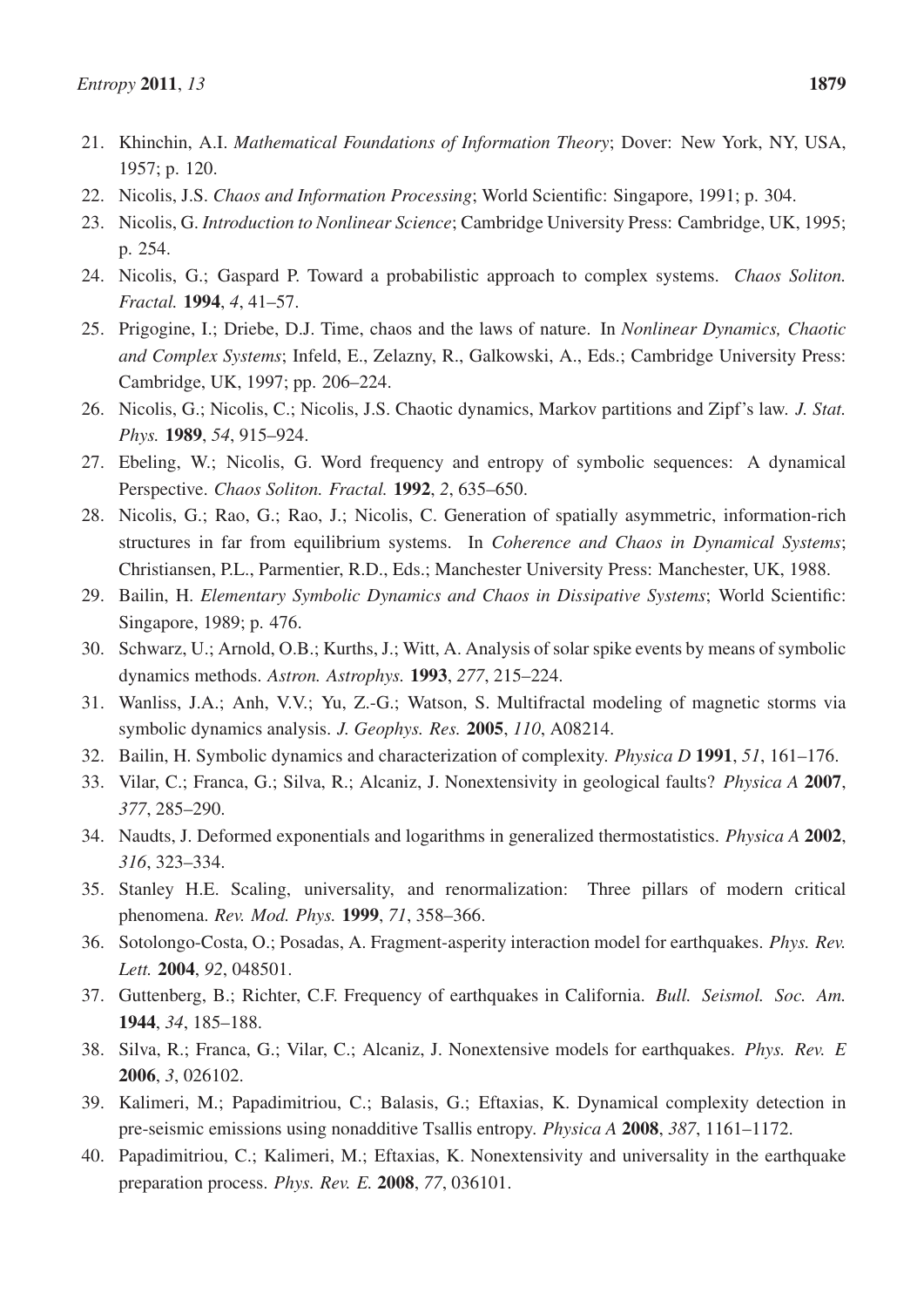- 41. Telesca, L. Tsallis-based nonextensive analysis of the southern California seismicity. *Entropy* 2011, *13*, 1267–1280.
- 42. NOAA/NWS, Space Weather Prediction Center. Available online: http://www.swpc.noaa.gov/ (accessed on 28 September 2011).
- 43. de Arcangelis, L.; Godano, C.; Lippiello, E.; Nicodemi, M. Universality in solar flare and earthquake occurrence. *Phys. Rev. Lett.* 2006, *96*, 051102.
- 44. Baker, D.; Klimas, A.; McPherron, R.; Buechner, J. The evolution from weak to strong geomagnetic activity: An interpretation in terms of deterministic chaos. *Geophys. Res. Lett.* 1990, *17*, 41.
- 45. Vassiliadis, D.; Sharma, A.S.; Eastman, T.E.; Papadopoulos, K. Low-dimensional chaos in magnetospheric activity from AE time series. *Geophys. Res. Lett.* 1990, *17*, 1841.
- 46. Sharma, A.S.; Vassiliadis, D.; Papadopoulos, K. Reconstruction of low-dimensional magnetospheric dynamics by singular spectrum analysis. *Geophys. Res. Lett.* 1993, *20*, 335.
- 47. Klimas, A.J.; Vassiliadis, D.; Baker, D.N.; Roberts, D.A. The organized nonlinear dynamics of the magnetosphere. *J. Geophys. Res.* 1996, *101*, 13089.
- 48. Angelopoulos, V.; Mukai, T.; Kokubun, S. Evidence for intermittency in Earth's plasma sheet and implications for self-organized criticality. *Phys. Plasmas* 1999, *6*, 4161.
- 49. Lui, A.T.Y. *Physics of Space Plasmas*; Chang, T., Jasperse, J.R., Eds.; MIT Geo/Cosmo Plasma Physics: Cambridge, MA, USA, 1998; Volume 15, p. 233.
- 50. Consolini, G. Complexity in the Earth's magnetospheric dynamics. *Ann. Geophys.* 2003, *21*, 1911.
- 51. Balasis, G.; Daglis, I.A.; Anastasiadis, A.; Eftaxias, K. Investigating magnetospheric dynamics using various complexity measures. In *Modern Challenges in Nonlinear Plasma Physics: A Festschrift Honoring the Career of Dennis Papadopoulos*; Vassiliadis, D., Fung, S.F., Shao, X., Daglis, I.A., Huba, J.D., Eds.; American Institute of Physics: Melville, NY, USA, 2010; AIP Conference Proceedings 1320, pp. 65–71, doi:10.1063/1.3544339.
- 52. Balasis, G.; Daglis, I.A.; Anastasiadis, A.; Eftaxias, K. Detection of dynamical complexity changes in Dst time series using entropy concepts and rescaled range analysis. In *The Dynamic Magnetosphere, IAGA Special Sopron Book Series*; Liu, W., Fujimoto, M., Eds.; Springer: Dordrecht, The Netherlands, 2011; Volume 3, Part 3, pp. 211–220, doi: 10.1007/978-94-007-0501-2 12.
- 53. Watermann, J.; Wintoft, P.; Sanahuja, B.; Saiz, E.; Poedts, S.; Palmroth, M.; Milillo, A.; Metallinou, F.-A.; Jacobs, C.; Ganushkina, N.Y.; *et al*. Models of the solar wind structures and its interaction with the Earth's space environment. *Space Sci. Rev.* 2009, *147*, 233–270.
- 54. Balasis, G.; Daglis, I.A.; Kapiris, P.; Mandea, M.; Vassiliadis, D.; Eftaxias, K. From pre-storm activity to magnetic storms: A transition described in terms of fractal dynamics. *Ann. Geophys.* 2006, *24,* 3557–3567.
- 55. Balasis, G.; Papadimitriou, C.; Daglis, I.A.; Anastasiadis, A.; Athanasopoulou, L.; Eftaxias, K. Signatures of discrete scale invariance in Dst time series. *Geophys. Res. Lett.* 2011, *38*, L13103.
- 56. Huang, Y.; Saleur, H.; Sornette, D. Reexamination of log-periodicity observed in the seismic precursors of the 1989 Loma Prieta earthquake. *J. Geophys. Res.* 2000, *105*, doi:10.1029/2000JB900308.